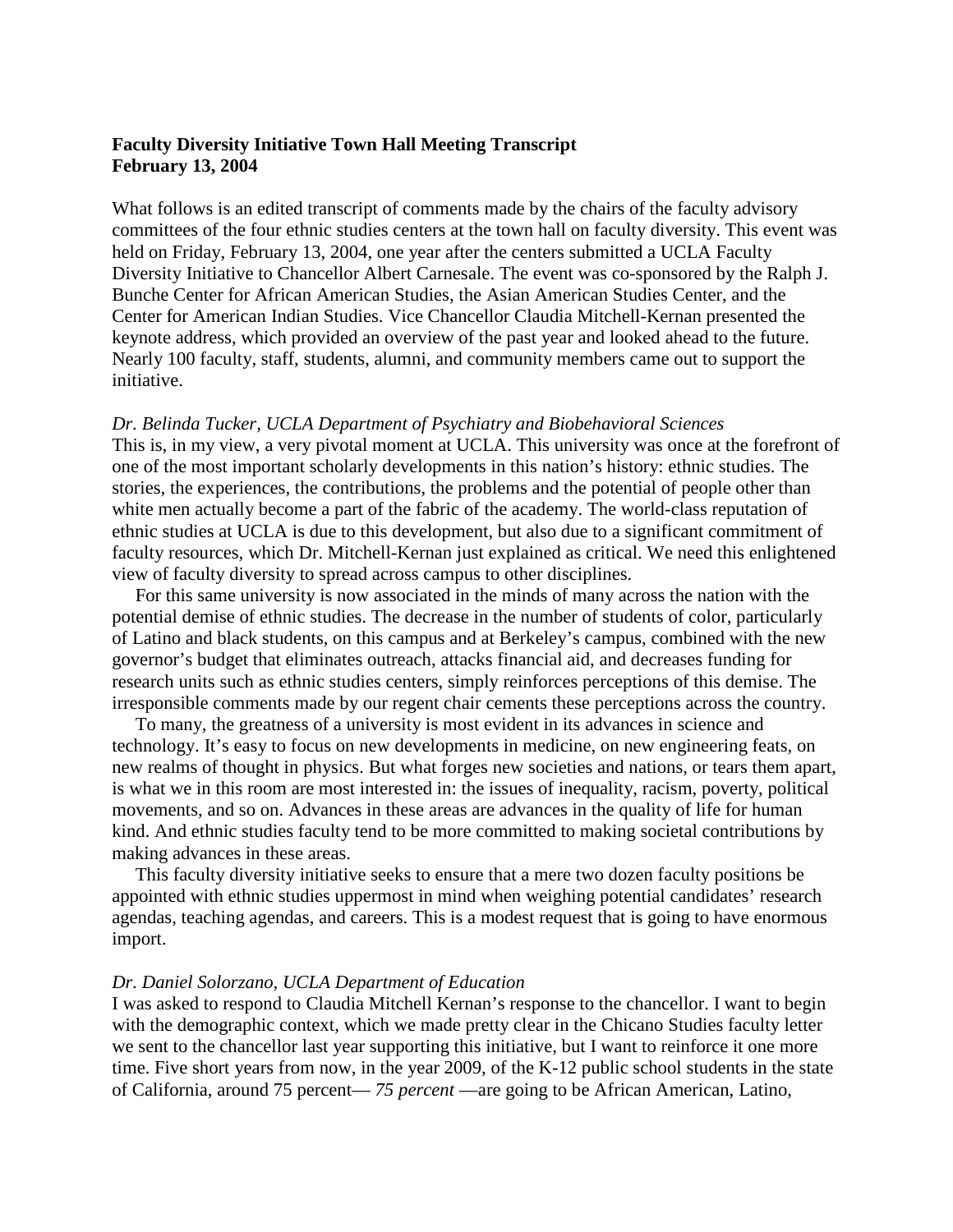Native American, or Asian American. That's the demographic context in which we must talk about these issues. Those are the students who will be coming into the California State University system, the University of California system, and the California Community College system, for their post-secondary education experience. Somehow people don't want to talk about that demographic reality in this state, but that is the demographic reality, and that's probably the conservative estimate. Some demographers argue that we are going to reach 75 percent even sooner.

 Claudia Mitchell Kernan mentioned the budget crunch that we're in, but the bottom line is that we are still hiring faculty. I can tell you that my school is still hiring faculty due to turnover, resignations, and retirements. We may not be hiring due to growth, but we're constantly hiring faculty. My hope is that we can overturn that curtailment of student growth at the University of California , since it is going to adversely affect students of color on every campus in the system. But it is search committees who determine the faculty we're going to be hiring. The critical lynchpin in hiring faculty are other faculty. This is where the research comes in. Vice Chancellor Rosina Becerra put out a report called "Diversity Statistics of Regular Rank Faculty, October 2003" which shows that many departments here at UCLA have no faculty of color—none. Or you'll find one. She or he is all by his or her self in that department. And so she or he has to pressure that department when there's going to be new appointments or new faculty research search committees. She or he has to participate in that process as an isolated person. Now they are other departments that are doing quite well in terms of diversifying the faculty, and you'll see which ones those are in this report. But the bottom line is that many departments—and I think students will tell you this—have no faculty of color in their classrooms.

In bad economic times, Claudia Mitchell-Kernan suggests, asking for the full twenty-four ethnic studies slots is probably unrealistic. She argues that we should ask for four the first year and then four every other year for the next five years, so that every year each of the ethnic studies centers can actually search for a faculty member to work with the respective center. And I think that's feasible, and that's a good roadmap. I'd like to get a lot more than that, but at a minimum, I'd like to begin this process of four searches, one for each of the ethnic studies centers, as soon as possible.

 Finally just to reinforce what Claudia Mitchell Kernan and Chon Noriega and the assemblyperson's spokesperson mentioned, we have unity and purpose around this issue, and I think that's unprecedented, and I think we are seeing the same thing among students and ethnic organizations as well.

#### *Dr. Nancy Rifle, UCLA School of Dentistry*

I believe that the ethnic studies centers are critical to our school and the medical school and to any of the health sciences in this day and age. We cannot teach students or conduct research in a vacuum. And the only way we can learn how to do work that is acceptable to our communities is to involve all of the disciplines at UCLA. Without the American Indian Studies Center , I would never know any of the other faculty here on this side of campus, and for me, that has become critical, to collaborate with faculty from other disciplines. So we really need these centers and we need to have more faculty to contact through the centers. It's also important for students to have more native faculty, more minority faculty, in their schools, because that's who students turn to when they need support, both socially and emotionally. I never would have gotten through dental school without that kind of support from my faculty, and I think it's critical for all of our